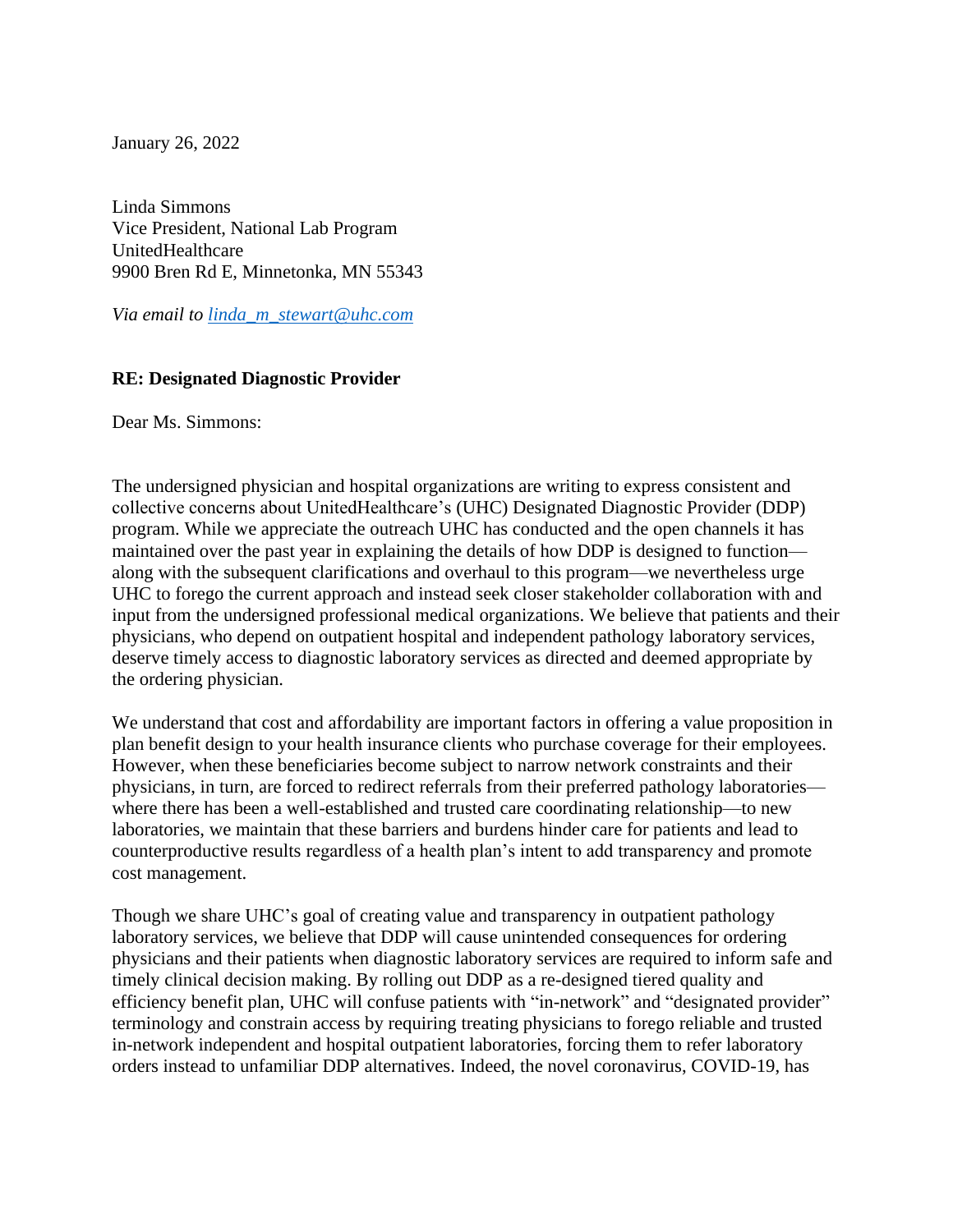Linda Simmons VP, National Lab Program, UnitedHealthcare January 26, 2022

taught us that lack of access to testing locations results in significant disparities in outcomes.<sup>1</sup> Particularly for those who lack reliable methods of transportation, patients tend to select laboratories that are geographically convenient to their work or home. Failure to include these laboratories in the DDP program will exacerbate access and outcome inequities.

### **Undermining the Patient-Physician Relationships**

The patient-physician relationship is the cornerstone of health care. This fundamental and mutually established clinical relationship is based on meeting the medical needs of a patient seeking relief from suffering, and is driven by trust, professional responsibility, and ethical duty of care.<sup>2</sup> To force ordering physicians to refer diagnostic services to laboratories with which they are neither familiar nor have an established consultative relationship, will constrain the physicians' professional judgment in seeking a trusted pathologist of their choice with whom to reliably consult on pathology laboratory results as part of coordinating care and making clinical judgements for the benefit of patients. Rather than offering constructive direction to patients and their physicians, we foresee scenarios in which patients will second-guess and challenge their treating physicians for referrals of laboratory orders. By pitting patient's short-term financial interests against their treating physician's judgement and expertise, this program will strain an otherwise healthy and trusted patient-physician relationship and impair access for patients to critical diagnostic services.

## **Confusing Patients and their Physicians**

We acknowledge that UHC's revisions to the original DDP design are a step forward as it removes the earlier arbitrary network inclusion or exclusion divide. Additionally, promoting transparency for patients to make informed decisions about their care in consultation with their treating physicians is laudable and welcomed. Still, we maintain that the current update does not go far enough to mitigate potential confusion that may arise for patients and their treating and referring physicians. The current DDP tiered benefit design, where "in-network" laboratories will still be at risk of being excluded from DDP altogether, will lead to patient confusion and distress in addition to the strained patient-physician relationship outlined above.

First, UHC's novel definition and application of "in-network" is a radical departure from what has been a longstanding and well understood benefit term, especially for patients accustomed to the original meaning. We expect that patients will be confused by this usage and will become frustrated upon learning that their "in-network" access for diagnostic laboratory services has been curtailed. Further, patients will likely be confused to find out they are liable for higher outof-pocket payments when the diagnostic service was provided by an "in-network" non-DDP laboratory. Again, short of assurances that DDP laboratories will be easily accessible to all patients, this paradigm sets the stage for inequitable care.

<sup>1</sup> <https://pubmed.ncbi.nlm.nih.gov/33668958/> and https://www.nia.nih.gov/news/why-covid-19-testing-keygetting-back-normal

<sup>2</sup> [AMA Code of Medical Ethics: 1.1.1 Patient-Physician Relationships.](file:///C:/Users/WBrady/Documents/AMA%20Code%20of%20Medical%20Ethics:%201.1.1%20Patient-Physician%20Relationships)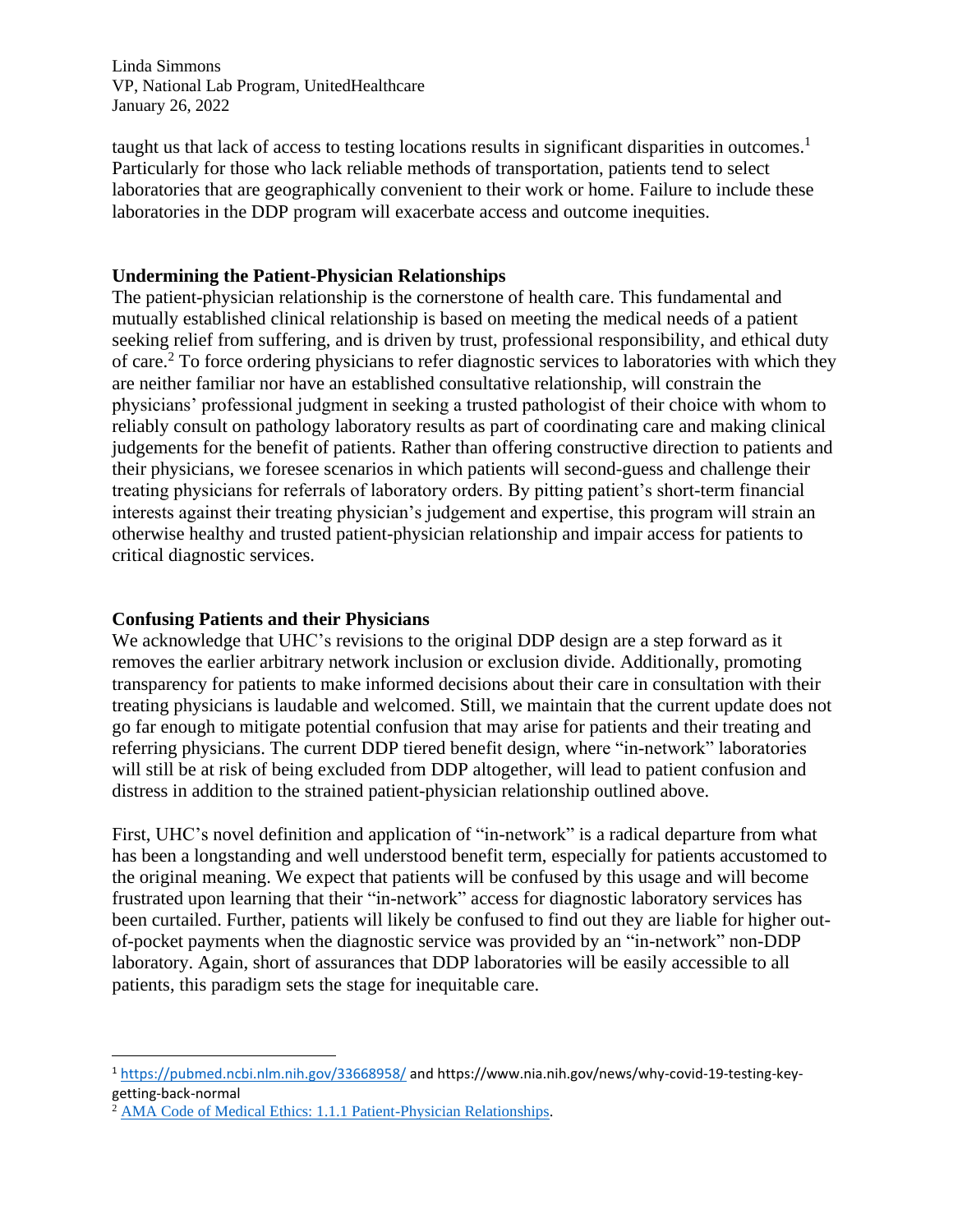Linda Simmons VP, National Lab Program, UnitedHealthcare January 26, 2022

Finally, by advancing the DDP program, UHC will limit the number of in-network laboratories that will be eligible for top-tier reimbursement for pathology services. Such a health benefit plan design will lead to access constraints and disengagement by patients, create reduced laboratory referral options for ordering physicians, and result in avoidable and unnecessary administrative burdens, all of which, when combined, introduce a counterproductive and confusing environment for patients seeking timely, appropriate, and quality care.

#### **Disrupting Clinicopathological Correlation**

The DDP design does not distinguish among the various types of pathology laboratory services available to ordering physicians in treating their patients. Much like the patient-physician relationship, the professional relationship that exists between physicians and their trusted pathologists is established over time and based on regular consultation that is founded on collaboration, integrity, and reliability. For example, physicians rely on both clinical and anatomic pathology laboratory services, based on professional and thoughtful discussions between the ordering physician and the rendering pathologists about microscopic review and description, including differential diagnoses when appropriate. The importance and value of proper clinicopathological correlation leads treating physicians to rely on pathologists with special expertise in anatomic, clinical, and molecular pathology. These relationships and the access to high levels of expertise help physicians provide the highest quality and highest value care possible. For example, clinicopathological correlation in surgical pathology is essential for generating the most accurate histopathologic diagnosis. Thus, the immediate availability of clinical data from the patient chart, including clinical photographs, allows for instant correlation of the clinical presentation with the histology. Careful communication assists in deciding when follow up is appropriate or what, if any, additional treatment is needed. Pathologists often alert treating physicians to important considerations in differential diagnosis. Over time, the ability to transfer information between clinician and pathologist is refined, and clinicopathological correlation improves along with trust and mutual understanding.

#### **Disproportionate Adverse Impact on Small Independent Laboratories**

While we welcome UHC's efforts to revise DDP from its original "in-or-out" design to a tieredbased model, we remain concerned that the January 2022 rollout will harm smaller independent pathology groups, putting them at a disadvantage by being unable to qualify for DDP designation. This unintended consequence will create a ripple effect by causing disruption in longstanding professional referral relationships between treating physicians and their trusted and preferred pathologists. Such disruption will negatively impact access to timely and accurate pathological interpretations, thereby affecting the quality in diagnosis and evaluation.

# **Recommendations for Ensuring Patient Access to Timely and Accurate Laboratory Test Results**

As hospitals, medical practices, laboratories, and other health care settings face ongoing hardships and disruptions brought on by the COVID-19 pandemic, we urge UHC to withdraw the DDP program altogether in the interest of their beneficiaries—and our patients. Instead, we